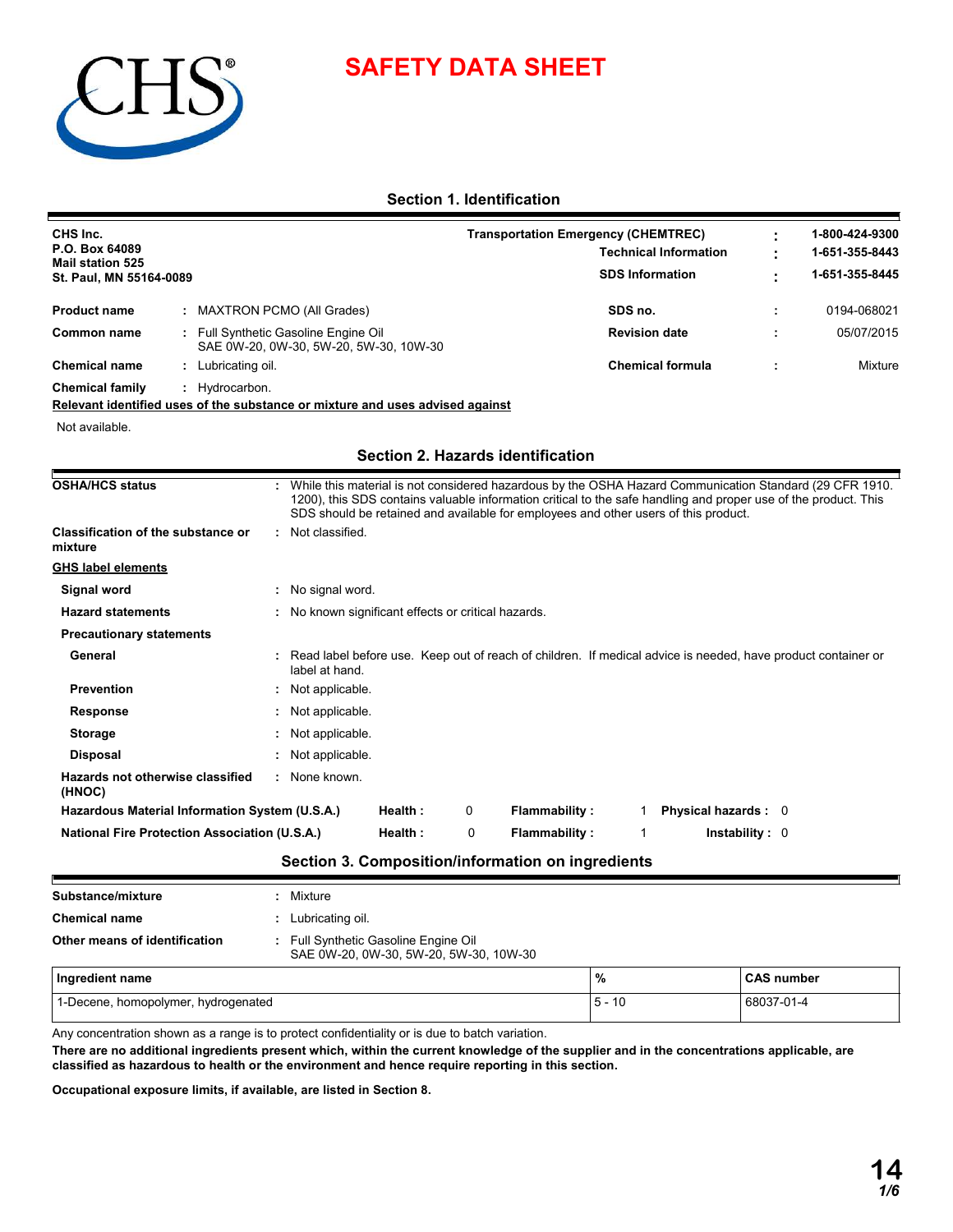## **Section 4. First aid measures**

| Description of necessary first aid measures           |                                                                                                                                                                                                                                                                                                          |
|-------------------------------------------------------|----------------------------------------------------------------------------------------------------------------------------------------------------------------------------------------------------------------------------------------------------------------------------------------------------------|
| Eye contact                                           | If material comes in contact with the eyes, immediately wash the eyes with large amounts of water for 15                                                                                                                                                                                                 |
| Inhalation                                            | minutes, occasionally lifting the lower and upper lids. Get medical attention.<br>: If person breathes in large amounts of material, move the exposed person to fresh air at once. If breathing has                                                                                                      |
|                                                       | stopped, perform artificial respiration. Keep the person warm and at rest. Get medical attention as soon as<br>possible.                                                                                                                                                                                 |
| <b>Skin contact</b>                                   | If the material comes in contact with the skin, wash the contaminated skin with soap and water promptly. If the<br>material penetrates through clothing, remove the clothing and wash the skin with soap and water promptly. If<br>irritation persists after washing, get medical attention immediately. |
| Ingestion                                             | : If material has been swallowed, do not induce vomiting. Get medical attention immediately.                                                                                                                                                                                                             |
| Most important symptoms/effects, acute and delayed    |                                                                                                                                                                                                                                                                                                          |
| <b>Potential acute health effects</b>                 |                                                                                                                                                                                                                                                                                                          |
| Eye contact                                           | : No known significant effects or critical hazards.                                                                                                                                                                                                                                                      |
| Inhalation                                            | : No known significant effects or critical hazards.                                                                                                                                                                                                                                                      |
| <b>Skin contact</b>                                   | : No known significant effects or critical hazards.                                                                                                                                                                                                                                                      |
| Ingestion                                             | : No known significant effects or critical hazards.                                                                                                                                                                                                                                                      |
| Over-exposure signs/symptoms                          |                                                                                                                                                                                                                                                                                                          |
| Eye contact                                           | : Adverse symptoms may include the following: pain or irritation, watering, redness.                                                                                                                                                                                                                     |
| Inhalation                                            | Adverse symptoms may include the following: respiratory tract irritation, coughing.                                                                                                                                                                                                                      |
| <b>Skin contact</b>                                   | Adverse symptoms may include the following: irritation, redness.                                                                                                                                                                                                                                         |
| Ingestion                                             | No known significant effects or critical hazards.                                                                                                                                                                                                                                                        |
|                                                       | Indication of immediate medical attention and special treatment needed, if necessary                                                                                                                                                                                                                     |
| Notes to physician                                    | : Treat symptomatically. Contact poison treatment specialist immediately if large quantities have been ingested                                                                                                                                                                                          |
| <b>Specific treatments</b>                            | or inhaled.<br>No specific treatment.                                                                                                                                                                                                                                                                    |
| <b>Protection of first-aiders</b>                     | : No action shall be taken involving any personal risk or without suitable training.                                                                                                                                                                                                                     |
| See toxicological information (Section 11)            |                                                                                                                                                                                                                                                                                                          |
|                                                       | <b>Section 5. Fire-fighting measures</b>                                                                                                                                                                                                                                                                 |
| <b>Extinguishing media</b>                            |                                                                                                                                                                                                                                                                                                          |
| Suitable extinguishing media                          | Use water spray to cool fire exposed surfaces and to protect personnel. Foam, dry chemical or<br>water spray (fog) to extinguish fire.                                                                                                                                                                   |
| Unsuitable extinguishing media                        | None known.                                                                                                                                                                                                                                                                                              |
| Specific hazards arising from the chemical            | Toxic fumes gases or vapors may evolve on burning.                                                                                                                                                                                                                                                       |
| Hazardous thermal decomposition products              | : No specific data.                                                                                                                                                                                                                                                                                      |
| Special protective actions for fire-fighters          | : When fighting fires wear full turnout gear and self contained breathing apparatus. Water may<br>cause splattering. Material floats on water.                                                                                                                                                           |
| Special protective equipment for fire-fighters        | : Not applicable.                                                                                                                                                                                                                                                                                        |
|                                                       | Section 6. Accidental release measures                                                                                                                                                                                                                                                                   |
|                                                       | Personal precautions, protective equipment and emergency procedures                                                                                                                                                                                                                                      |
| For non-emergency personnel                           | : Keep unnecessary and unprotected personnel from entering. Avoid breathing vapor or mist. Provide adequate<br>ventilation. Wear appropriate respirator when ventilation is inadequate. Put on appropriate personal protective<br>equipment.                                                             |
| Methods and materials for containment and cleaning up |                                                                                                                                                                                                                                                                                                          |
| Spill                                                 | : Contain with dikes or absorbent to prevent migration to sewers/streams. Take up small spill with dry chemical<br>absorbent; large spills may require pump or vacuum prior to absorbent. May require excavation of severely<br>contaminated soil.                                                       |
|                                                       | Section 7. Handling and storage                                                                                                                                                                                                                                                                          |
| <b>Precautions for safe handling</b>                  |                                                                                                                                                                                                                                                                                                          |
| <b>Protective measures</b>                            | : Put on appropriate personal protective equipment (see Section 8). Do not get in eyes or on skin or clothing.<br>Do not breathe vapor or mist. Do not ingest. Use only with adequate ventilation. Wear appropriate respirator<br>when ventilation is inadequate.                                        |
| Advice on general occupational<br>hygiene             | Eating, drinking and smoking should be prohibited in areas where this material is handled, stored and<br>÷.<br>processed. Workers should wash hands and face before eating, drinking and smoking.                                                                                                        |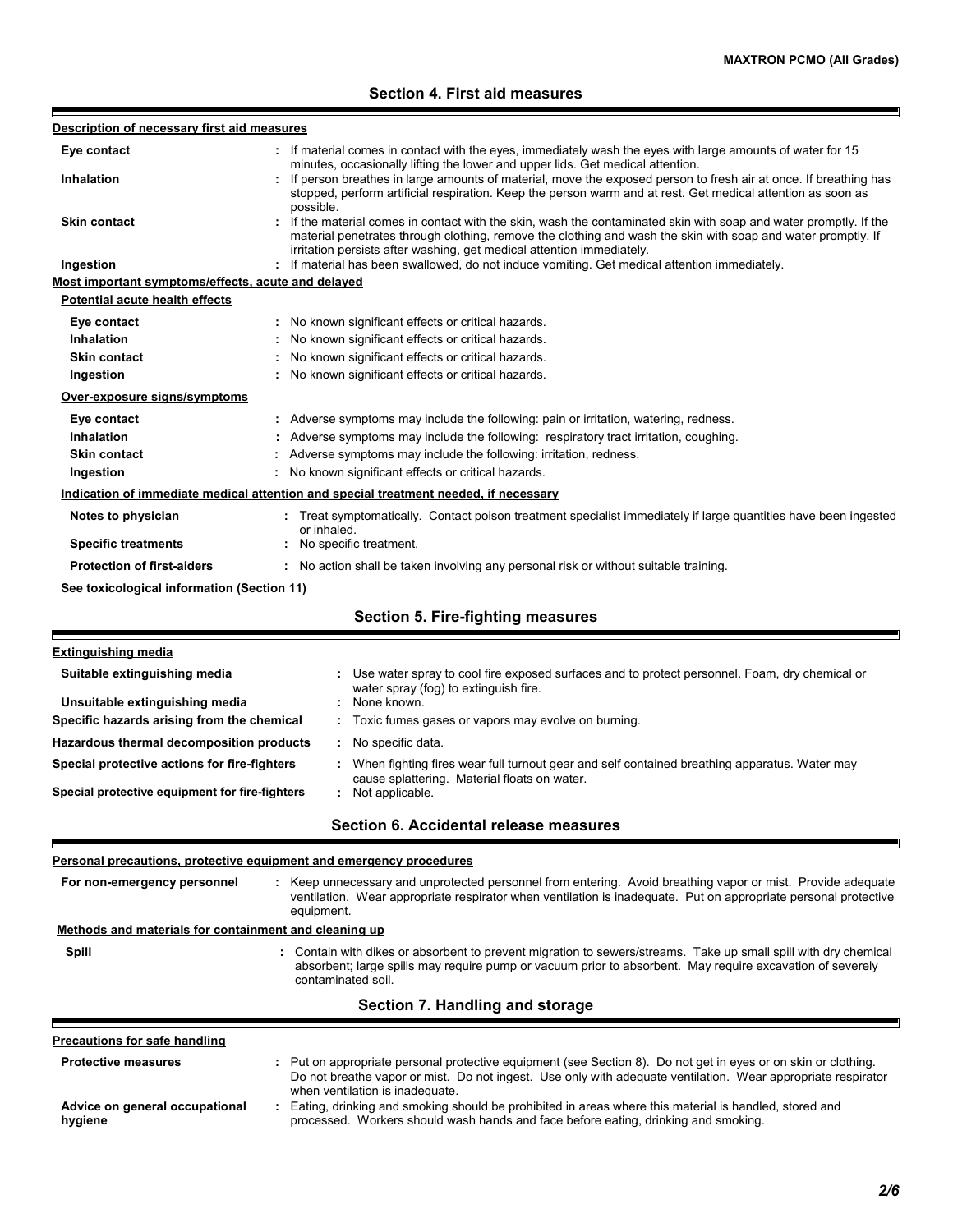#### **MAXTRON PCMO (All Grades)**

**Conditions for safe storage, including any incompatibilities**

Р

Do not store above the following temperature: 113°C (235.4°F). Odorous and toxic fumes may form from the decomposition of this product if stored at excessive temperatures for extended periods of time. Store in accordance with local regulations. Store in a dry, cool and well-ventilated area, away from incompatible materials (see Section 10). Use appropriate containment to avoid environmental contamination. **:**

#### **Section 8. Exposure controls/personal protection**

| <b>Control parameters</b>              |                                                                                                                                                                                                                                                               |
|----------------------------------------|---------------------------------------------------------------------------------------------------------------------------------------------------------------------------------------------------------------------------------------------------------------|
| <b>Occupational exposure limits</b>    |                                                                                                                                                                                                                                                               |
| None.                                  |                                                                                                                                                                                                                                                               |
| Appropriate engineering controls       | : Use only with adequate ventilation.                                                                                                                                                                                                                         |
| <b>Environmental exposure controls</b> | Emissions from ventilation or work process equipment should be checked to ensure they comply with the<br>requirements of environmental protection legislation.                                                                                                |
| Individual protection measures         |                                                                                                                                                                                                                                                               |
| <b>Hygiene measures</b>                | : Wash hands, forearms and face thoroughly after handling chemical products, before eating, smoking and using<br>the lavatory and at the end of the working period. Ensure that eyewash stations and safety showers are close<br>to the workstation location. |
| Eye/face protection                    | : Recommended: Splash goggles and a face shield, where splash hazard exists.                                                                                                                                                                                  |
| <b>Skin protection</b>                 |                                                                                                                                                                                                                                                               |
| <b>Hand protection</b>                 | : 4 - 8 hours (breakthrough time): Nitrile gloves.                                                                                                                                                                                                            |
| <b>Body protection</b>                 | : Recommended: Long sleeved coveralls.                                                                                                                                                                                                                        |
| Other skin protection                  | : Recommended: Impervious boots.                                                                                                                                                                                                                              |
| <b>Respiratory protection</b>          | : If ventilation is inadequate, use a NIOSH-certified respirator with an organic vapor cartridge and P95 particulate<br>filter.                                                                                                                               |

## **Section 9. Physical and chemical properties**

| <b>Appearance</b>               |                                                    | <b>Relative density</b>             | $: 0.84$ to 0.87                                                     |
|---------------------------------|----------------------------------------------------|-------------------------------------|----------------------------------------------------------------------|
| <b>Physical state</b>           | : Liquid.                                          | <b>Evaporation rate</b>             | $:$ <1 (Butyl acetate = 1)                                           |
| Color                           | : Amber.                                           | <b>Solubility</b>                   | : Insoluble in the following materials: cold water<br>and hot water. |
| Odor                            | $:$ Mild.                                          | Solubility in water                 | : Insoluble                                                          |
| Odor threshold                  | · Not available.                                   | Partition coefficient: n-           | : Not available.                                                     |
| рH                              | Not available.                                     | octanol/water                       |                                                                      |
| <b>Melting point</b>            | Not available.<br>÷.                               | <b>Auto-ignition</b><br>temperature | : $>260^{\circ}$ C ( $>500^{\circ}$ F)                               |
| <b>Boiling point</b>            | : Not available.                                   | <b>Decomposition</b><br>temperature | : Not available.                                                     |
| Flash point                     | : Closed cup: $>200^{\circ}$ C ( $>392^{\circ}$ F) | <b>SADT</b>                         | : Not available.                                                     |
| <b>Flammability</b>             | : Not available.                                   | <b>Viscosity</b>                    | : Not available.                                                     |
| Lower and upper                 | Not available.                                     | Vapor pressure                      | : < 0.13 kPa (< 1 mm Hg) (68°F)                                      |
| explosive (flammable)<br>limits |                                                    | Vapor density                       | : Not available.                                                     |

## **Section 10. Stability and reactivity**

| Reactivity                         | No specific test data related to reactivity available for this product or its ingredients.           |
|------------------------------------|------------------------------------------------------------------------------------------------------|
| <b>Chemical stability</b>          | The product is stable.                                                                               |
| Possibility of hazardous reactions | Under normal conditions of storage and use, hazardous reactions will not occur.                      |
| <b>Conditions to avoid</b>         | No specific data.                                                                                    |
| Incompatible materials             | Reactive or incompatible with the following materials: oxidizing materials.                          |
| Hazardous decomposition products   | Under normal conditions of storage and use, hazardous decomposition products should not be produced. |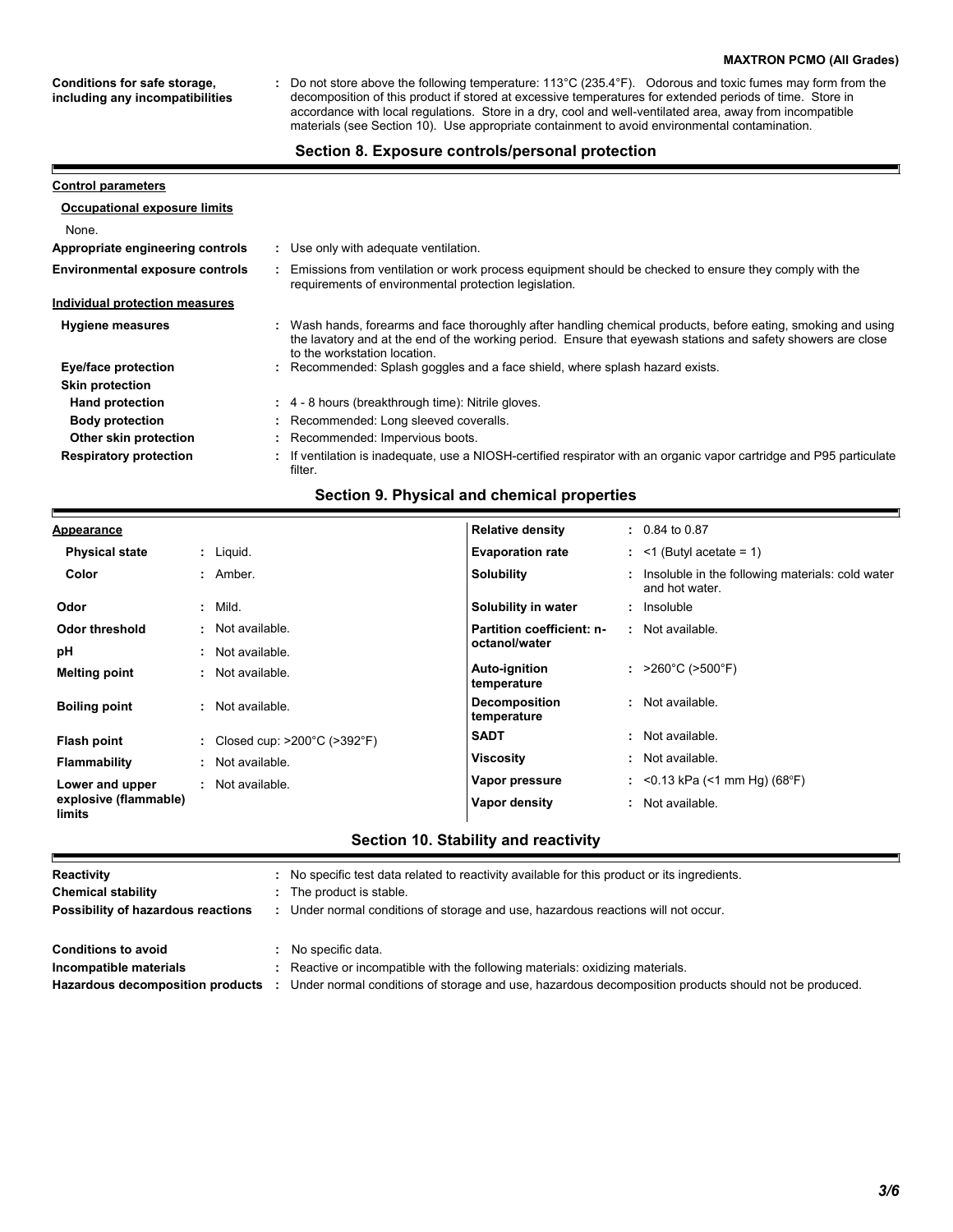| Information on toxicological effects               |   |                             |  |
|----------------------------------------------------|---|-----------------------------|--|
| <b>Acute toxicity</b>                              |   |                             |  |
| There is no data available.                        |   |                             |  |
| <b>Irritation/Corrosion</b>                        |   |                             |  |
| <b>Skin</b>                                        | ٠ | There is no data available. |  |
| Eyes                                               |   | There is no data available. |  |
| <b>Respiratory</b>                                 | ÷ | There is no data available. |  |
| <b>Sensitization</b>                               |   |                             |  |
| <b>Skin</b>                                        | ÷ | There is no data available. |  |
| <b>Respiratory</b>                                 | ٠ | There is no data available. |  |
| <b>Mutagenicity</b>                                |   |                             |  |
| There is no data available.                        |   |                             |  |
| <b>Carcinogenicity</b>                             |   |                             |  |
| There is no data available.                        |   |                             |  |
| <b>Reproductive toxicity</b>                       |   |                             |  |
| There is no data available.                        |   |                             |  |
| <b>Teratogenicity</b>                              |   |                             |  |
| There is no data available.                        |   |                             |  |
| Specific target organ toxicity (single exposure)   |   |                             |  |
| There is no data available.                        |   |                             |  |
| Specific target organ toxicity (repeated exposure) |   |                             |  |
| There is no data available.                        |   |                             |  |
| <b>Aspiration hazard</b>                           |   |                             |  |
|                                                    |   |                             |  |

| <b>Name</b>                         | Result                         |
|-------------------------------------|--------------------------------|
| 1-Decene, homopolymer, hydrogenated | ASPIRATION HAZARD - Category 1 |

**Information on the likely routes of :** Dermal contact. Eye contact. Inhalation. Ingestion. **exposure**

# **Section 12. Ecological information**

#### **Toxicity**

 $\blacksquare$ 

There is no data available.

#### **Persistence and degradability**

There is no data available.

#### **Bioaccumulative potential**

| <b>Product/ingredient name</b>         | $LogP_{ow}$ | <b>BCF</b> | <b>Potential</b> |
|----------------------------------------|-------------|------------|------------------|
| 1-Decene, homopolymer,<br>hydrogenated | >6.5        |            | high             |

## **Mobility in soil**

**Soil/water partition coefficient (K<sub>oc</sub>) :** There is no data available.

- 
- **Other adverse effects :** No known significant effects or critical hazards.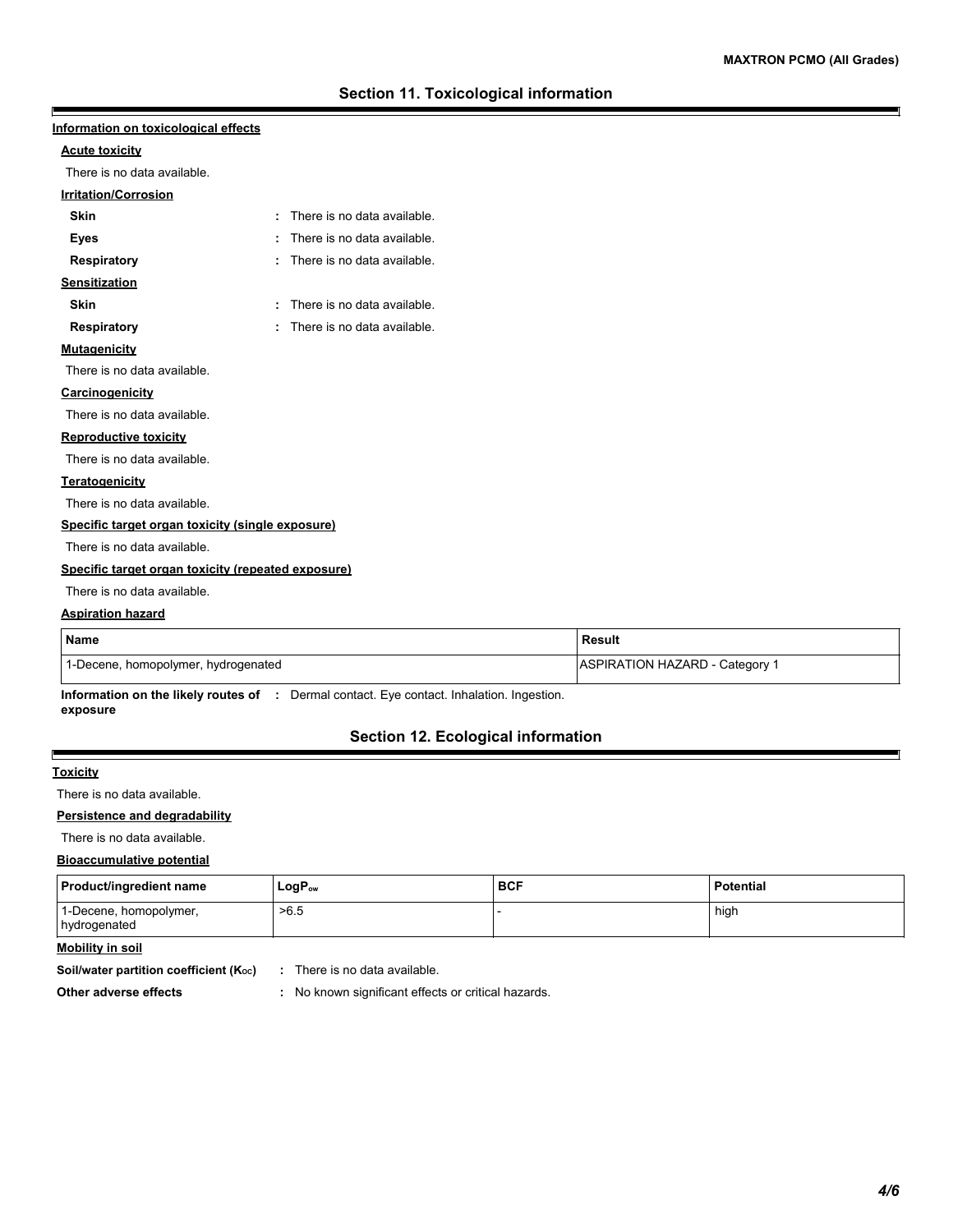|                                                                                                                                                                             | protection and waste disposal legislation and any regional local authority requirements.                                                                                                          |                              |
|-----------------------------------------------------------------------------------------------------------------------------------------------------------------------------|---------------------------------------------------------------------------------------------------------------------------------------------------------------------------------------------------|------------------------------|
|                                                                                                                                                                             | <b>Section 14. Transport information</b>                                                                                                                                                          |                              |
| <b>DOT IDENTIFICATION NUMBER</b> Not applicable.                                                                                                                            | DOT proper shipping name<br>Not applicable.                                                                                                                                                       |                              |
| <b>DOT Hazard Class(es)</b><br>Not applicable.                                                                                                                              | Not applicable.<br>PG<br>DOT EMER. RESPONSE GUIDE NO. Not applicable                                                                                                                              |                              |
|                                                                                                                                                                             | <b>Section 15. Regulatory information</b>                                                                                                                                                         |                              |
| <b>U.S. Federal regulations</b>                                                                                                                                             | : TSCA 8(a) CDR Exempt/Partial exemption: All components are listed or exempted.<br>United States inventory (TSCA 8b): All components are listed or exempted.                                     |                              |
| <b>Clean Air Act Section 602 Class I Substances</b><br><b>Clean Air Act Section 602 Class II Substances</b><br>Clean Air Act Section 112(b) Hazardous Air Pollutants (HAPs) | <b>DEA List I Chemicals (Precursor Chemicals)</b><br>: Not listed<br>: Not listed<br><b>DEA List II Chemicals (Essential Chemicals)</b><br>: Not listed                                           | : Not listed<br>: Not listed |
| <b>SARA 302/304</b>                                                                                                                                                         |                                                                                                                                                                                                   |                              |
| <b>Composition/information on ingredients</b>                                                                                                                               |                                                                                                                                                                                                   |                              |
| No products were found.                                                                                                                                                     |                                                                                                                                                                                                   |                              |
| <b>SARA 304 RQ</b>                                                                                                                                                          | : Not applicable.                                                                                                                                                                                 |                              |
| <b>SARA 311/312</b>                                                                                                                                                         |                                                                                                                                                                                                   |                              |
| <b>Hazard classifications</b>                                                                                                                                               | : Not applicable.                                                                                                                                                                                 |                              |
| <b>Composition/information on ingredients</b>                                                                                                                               |                                                                                                                                                                                                   |                              |
| No products were found.                                                                                                                                                     |                                                                                                                                                                                                   |                              |
| <b>SARA 313</b>                                                                                                                                                             | This product (does/not) contain toxic chemicals subject to the reporting requirements of SARA Section 313 of<br>the Emergency Planning and Community Right-To-Know Act of 1986 and of 40 CFR 372. |                              |

| the Linergency Framing and Community inghit-To-Miow Action 1900 and of 40 CH in |                   |            |  |
|---------------------------------------------------------------------------------|-------------------|------------|--|
| l Product name                                                                  | <b>CAS number</b> | %          |  |
| Zinc compounds                                                                  | <b>Mixture</b>    | <1 as Zinc |  |

SARA 313 notifications must not be detached from the SDS and any copying and redistribution of the SDS shall include copying and redistribution of the notice attached to copies of the SDS subsequently redistributed.

| <b>State regulations</b>   |                                                                                                                                                          |
|----------------------------|----------------------------------------------------------------------------------------------------------------------------------------------------------|
| <b>Massachusetts</b>       | : The following components are listed: Distillates (petroleum), hydrotreated light paraffinic                                                            |
| <b>New York</b>            | : None of the components are listed.                                                                                                                     |
| <b>New Jersey</b>          | . The following components are listed: Distillates (petroleum), hydrotreated heavy paraffinic; Distillates<br>(petroleum), hydrotreated light paraffinic |
| Pennsylvania               | : None of the components are listed.                                                                                                                     |
| <b>California Prop. 65</b> | : No products were found.                                                                                                                                |

## **Section 13. Disposal considerations**